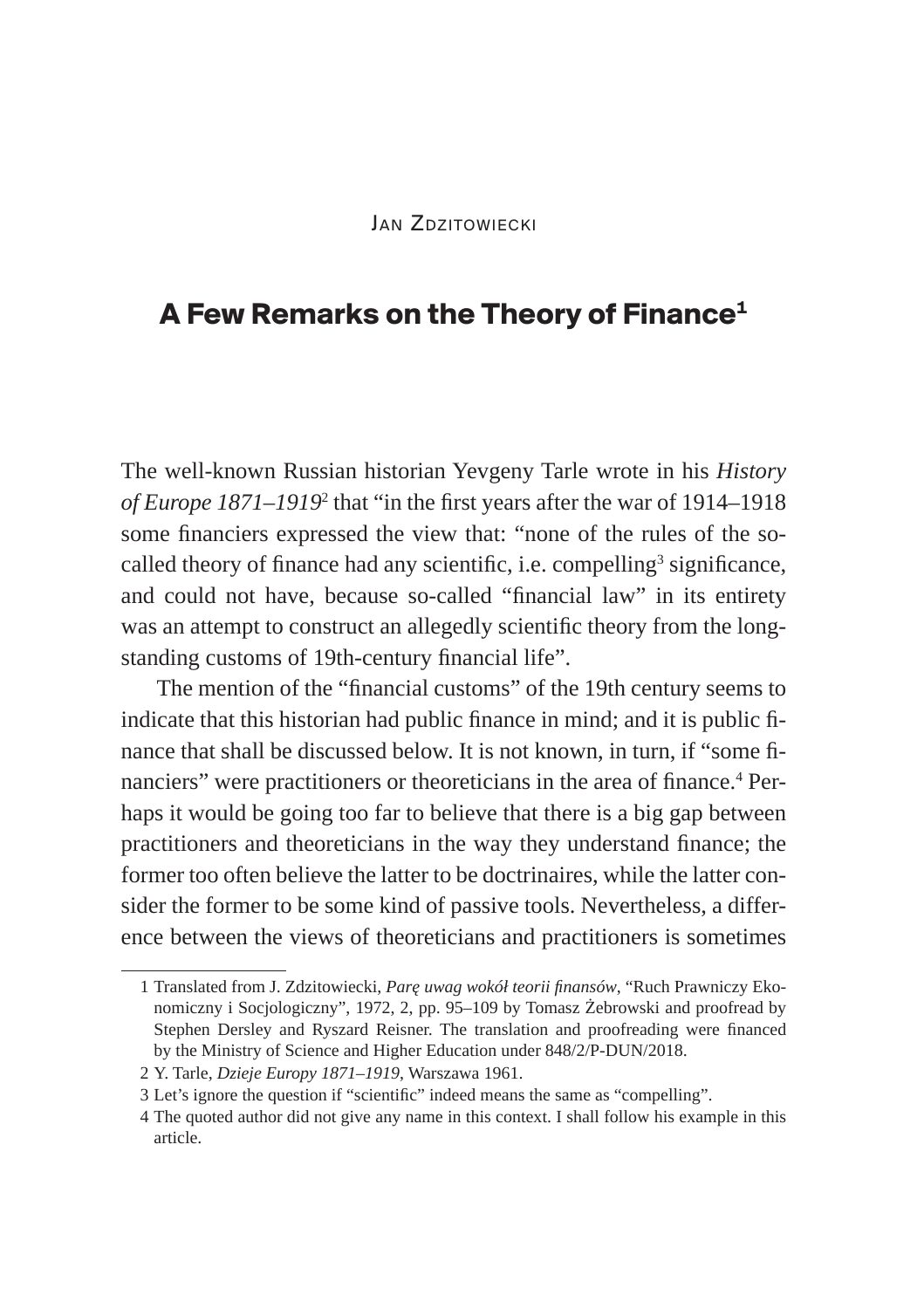noticeable, with the impact of practitioners being easily noticeable in various publications as well. Views resembling those of Yevgeny Tarle quoted at the beginning have been expressed for a long time by authors more or less rightly considered to be – and considering themselves theoreticians of financial matters.

When considering the early years of financial studies, a search for purely theoretical deliberations would prove to be in vain. In those times, journals were published for practical purposes and this continues to be the case, with success, ever since. There are plenty of authors who believe financial studies to be a kind of practical skill, an art close to a craft, denying its practitioners any ability to think in more general, not to say, abstract terms. The task of financial studies understood in this way is drawing up recipes or rules of conduct for the government and its financial agencies. A note of impatience and disdain for what can neither be immediately implemented nor revealed in practical life can be detected in this view. As if it were not familiar knowledge that research results can only seldom be immediately applied in practice. It was such direct ends that the authors of financial articles had in mind in the times of cameralism or of so-called political arithmetic. A certain dislike for theoretical inquiries may stem from too hastily drawing practical conclusions (sometimes ultimately proving to be highly impractical) from only sketchy scientific views (or theories). Not infrequently, they are rather more like preliminary outlines than completed wholes. Alternatively, hasty conclusions are drawn from insufficiently studied theoretical views, even though such views have fully elaborated.

All these diverse misunderstandings cause today's financial studies to be supposedly far from perfect, in the opinion of many contemporary authors from various countries. The studies allegedly lack any theoretical underpinnings and are a more or less chaotic collection of casual observations. This comes as no surprise, since the very concept of "finance", although commonly used both in academic discourse and colloquial speech, has allegedly not been defined accurately enough yet.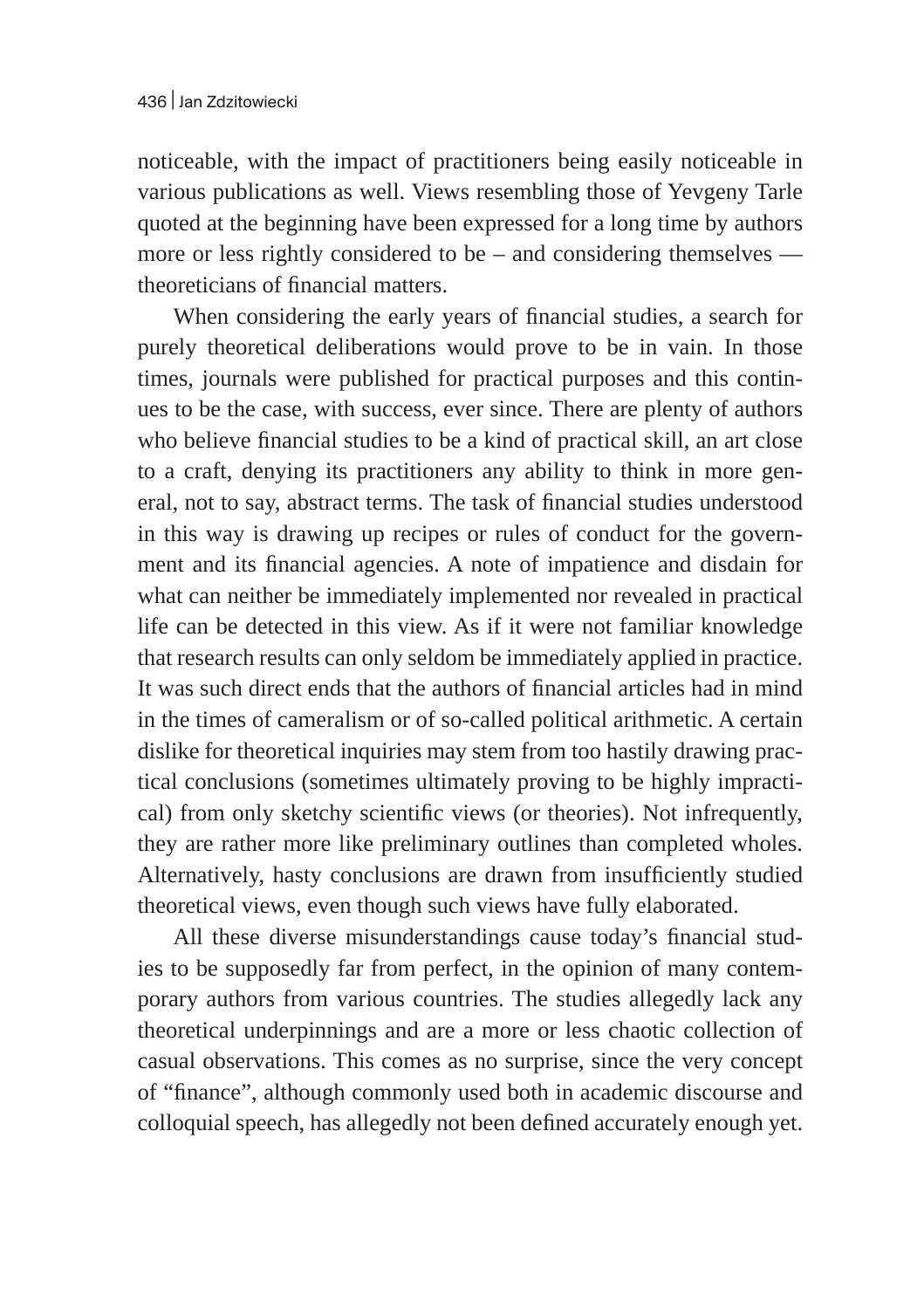Theoretical questions arising from the study of the legal-financial situation, are supposedly tangled in a "maze of problems", which, in particular, financial-law studies have not been able to order and elucidate yet. When the state of financial science is painted with such colours—to which others will be added below—it will not be surprising to hear that this discipline lags behind many other fields of learning and attracts little interest.

Although in traditional financial studies, too, a great deal of space has been given to the technical aspect of financial phenomena, the modern-day professional literature devotes so much attention to these organisational and technical questions that the impression is sometimes created of the entire field of financial studies being largely concerned with the forms and methods of accumulating and using monetary resources. Alternatively, activity in the field of finance is held to be propelled by a single trend of social life. Meanwhile, life as we know it is rather complex and lends this complexity to finance.

Major advances in the technical and natural sciences, which it was possible to put into effect without much delay or hindrance, have pushed the humanities into the background. The latter's conclusions do not lend themselves to easy implementation or palpable verification. The successes of technical and natural sciences have thus influenced the social sciences, including financial studies. In this field, too, matters have begun to be counted first, before they are weighed, to the neglect of the old truth which had been expounded in writing in the latter half of the 18th century, that it is precisely in finance that two times two rarely makes four, but usually less or more. Thus, financial studies have also reflected this new positivism—we can use this term here—and bent their interest towards the search for a technical means of managing the monetary matters of the State. Incidentally, the considerable impact of finance practitioners is also evident in this area; those who confidently busy themselves today not only with current affairs but also long-term forecasts.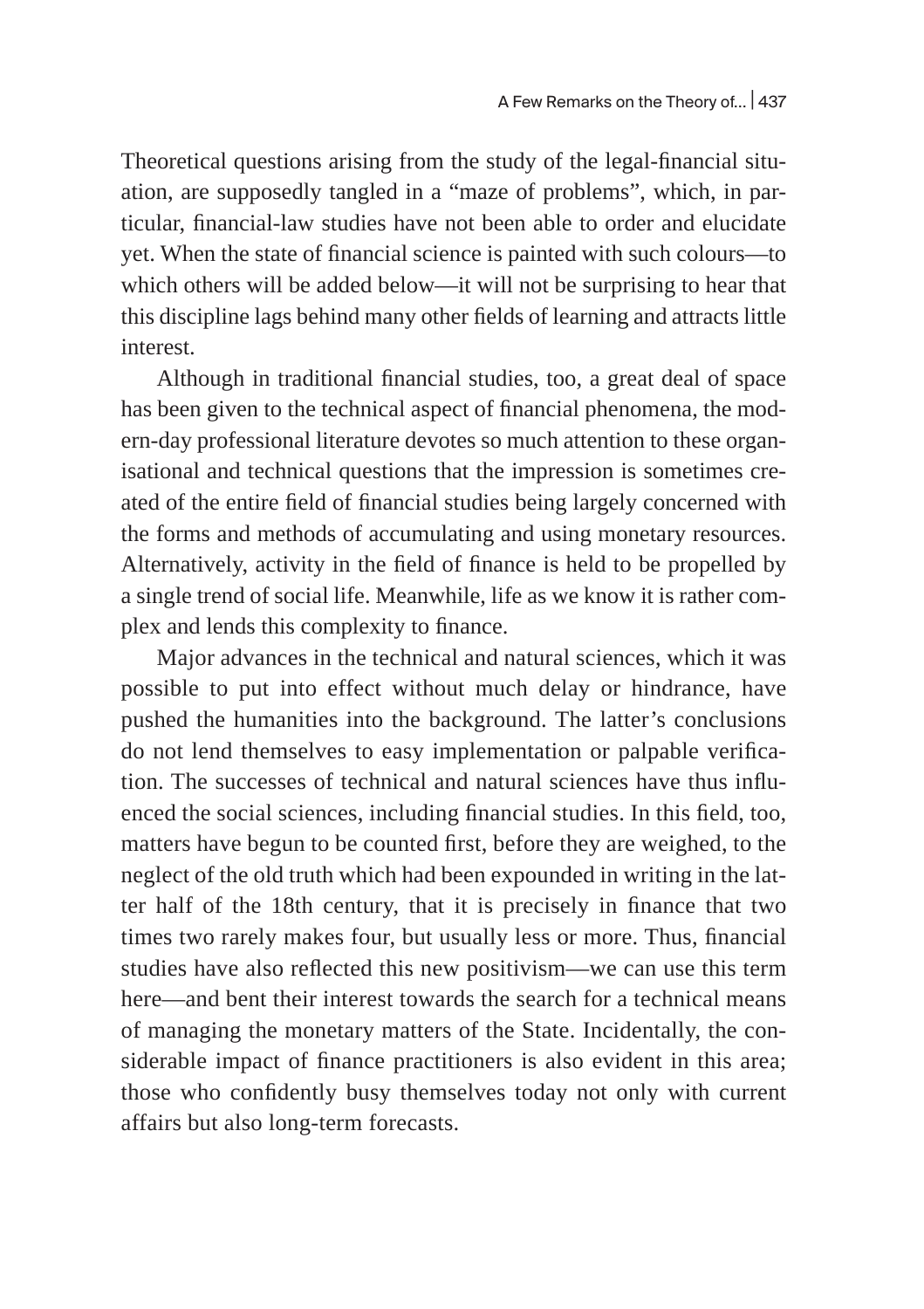One more trait: perhaps not concerning studies as much as teaching (as a matter of fact, they are sometimes hard to separate: all that is known is that without the former, the latter should not be done). Teaching—at the tertiary level—too often tends to convey to students longer or shorter summaries of the legal norms in force (not only in the area of financial law, but also in the area of "finance"). This is done by explaining (which is actually necessary) commonly used concepts (not to say: names) and sometimes calling this part of the course the "theory of finance", or some such. Alternatively, being convinced that this is satisfactory, a historical approach to the subject is limited to the enumeration of successive occurrences. A reservation must be made in this context, namely that both the knowledge of the law and the sequence of occurring phenomena are necessary but insufficient. This way of teaching, meeting the above description more closely on one occasion and less so on another, seems, however, to be rather anachronistic today and appears to have been inherited perhaps from the 19th-century custom, or maybe an even older one. The capitalist State at that time (particularly earlier ones) made do with a relatively modest number of regulations concerning its finance. The reasons for this are well known and need not be mentioned here. To become familiar with all these regulations and learn them was perfectly possible, while today there are so many financial norms that the old teaching method has become glaringly absurd and would be best replaced with another. How to do this is another story. Suffice to say that the present teaching method seems to be influenced by the custom of primarily focusing on techniques and descriptions.

In many countries a lot of books are published, often very useful ones, but in most cases they are focused on teaching (textbooks) rather than research, or they are produced for propaganda purposes. Of course, even such publications may not be indifferent to the study of finance, but their main purpose obviously is not to make a contribution to knowledge. In all ages, financial matters were dealt with by historians, philosophers, jurists, economists, politicians and even theologians. Perhaps it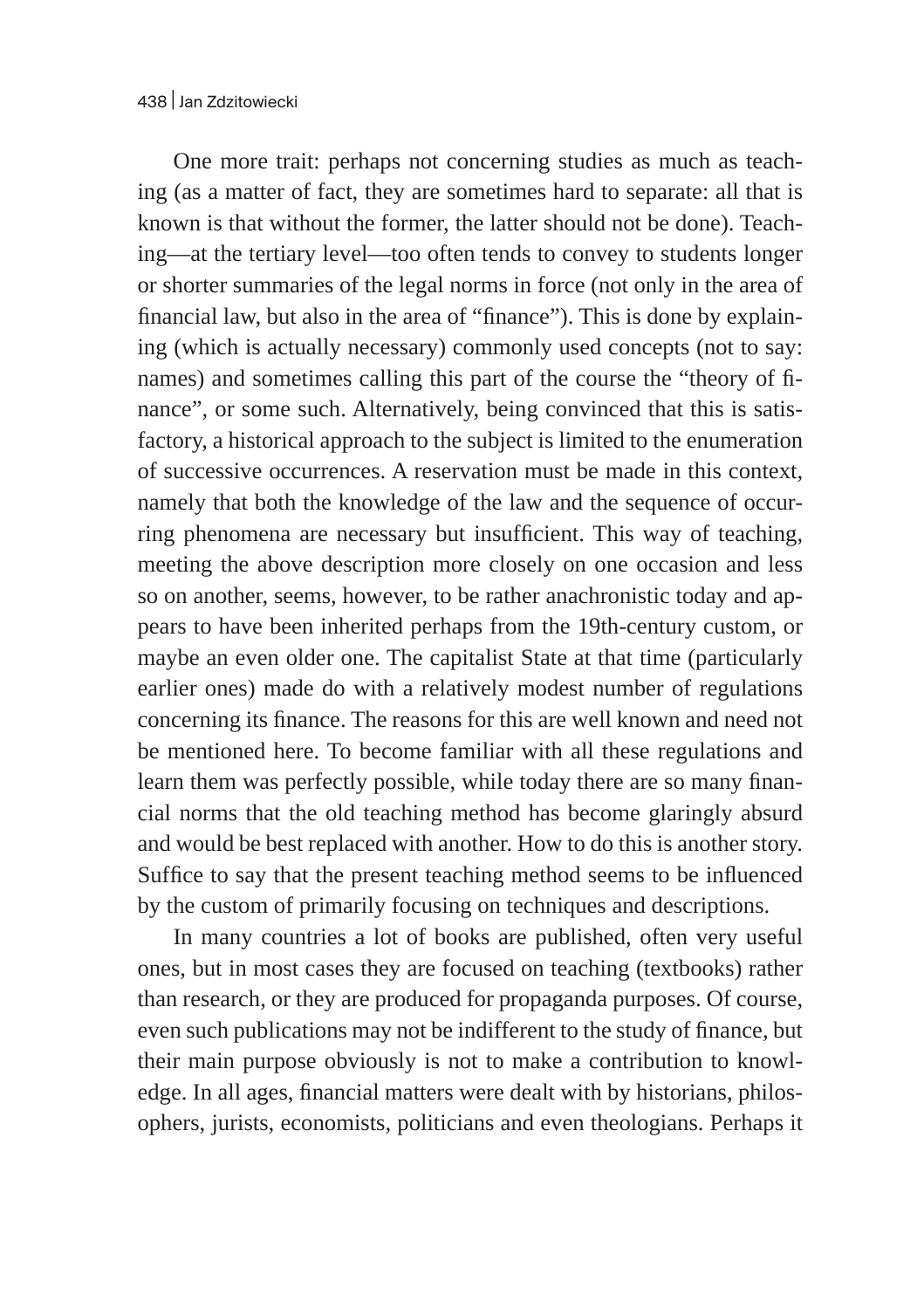is for this reason that such studies, intended to be purely financial, often suffer from a confusion of subjects and the muddling of a strict theoretical analysis and synthesis with other approaches, either for pedagogical purposes (textbooks) or descriptive ones, or for making a dry presentation of the law in force.

Financial studies are based on and tap into, so to speak, many other branches of knowledge, which makes it quite difficult to stake out their proper purview. A well-known truth must be remembered in this context, namely that he who tries to embrace too much, does not hold firmly. If one wanted to consider financial matters in the broadest possible manner, one would run the risk of the treatise spilling in all possible and impossible directions. The certain outcome here would be a situation wherein readers would learn a lot of admittedly interesting details, but they would not learn the most important thing: what finance actually is and what financial studies treat of. Perhaps it is because our discipline sometimes tries to shoulder too much, while not always being able to bear the burden, that we can sometimes hear the opinion that actually there are not any financial studies, because those engaged in financial studies consider the discipline to deal with issues that have long been addressed by other branches of knowledge. Some kind of tolerance is still sometimes enjoyed by financial law, however.

After all, it is not necessary to conclude that financial studies do not exist, and that one can speak only of conditions conducive to the development of a financial theory. For this discipline and this theory do indeed exist, and have been around for some time. Admittedly, some publications circle around the keys issues, so to speak, being unable to get down to the heart of the matter, but cannot the same be said of all branches of knowledge?

Similarly to other branches of learning, financial studies or theory faces similar preliminary problems that must be prioritized. Namely, where to draw its boundaries, i.e. what its purview is, what its object should be and, finally, whose activity it is to take care of or what its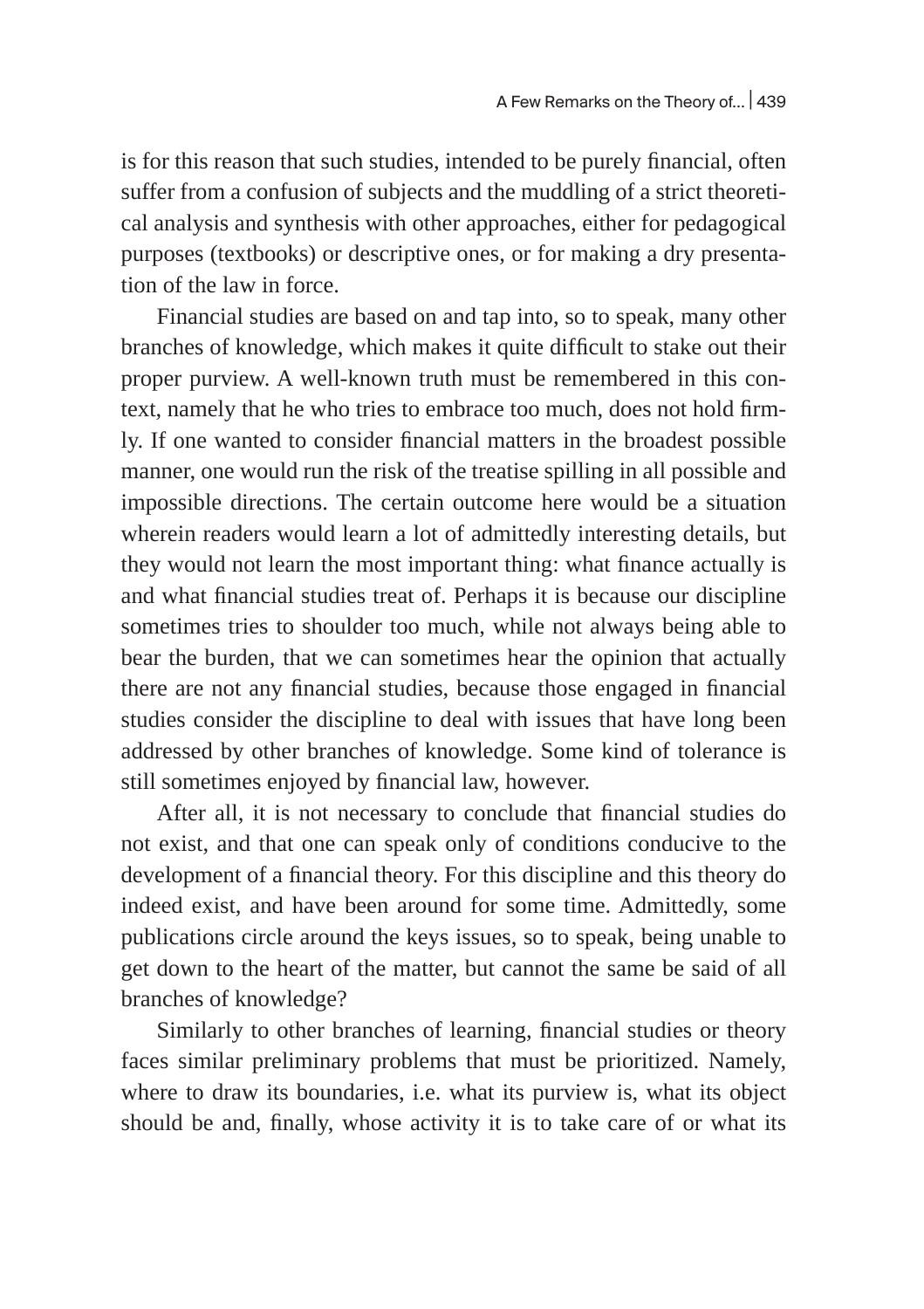subject is. A certain difficulty lies in the fact that various disciplines can study the activity and character of the same subject; in other words, the criterion according to which branches of learning are distinguished is the point of view taken to observe a given subject –and not so much a criterion derived from the subject itself.

In every discipline, defining it means a certain restriction of its subject matter. In particular, in research it is absolutely necessary to draw some boundaries within which a certain body of inquiries is to stay. Of course, all restrictions entail some discretion, if only in order to facilitate research. Probably in no branch of learning can an absolutely precise definition be found, including the definition of its subject. Moreover, definitions may change due to a change in the point of view or the passing of time. If, therefore, this or that definition of financial studies appears to somebody to be too narrow, let them expand it, provided that the expansion is logically justified and the homogeneity of the studied subject is kept.

However, whatever boundaries are drawn for the subject of their studies by this or that researcher in the field of finance, common agreement or unanimity can hardly be expected in this respect. Any administrative order imposing some golden agreement, although this could have been attempted in the past, would bring one result, namely making research barren. Making financial studies as broad as possible, ignoring even the rather imprecise meaning of the adjective, would be viewed by some as doing the greatest service to this branch of knowledge, while others would consider this an inflation of the subject and a hindrance to its accurate treatment. Both would be right if they succeeded in their tasks, attaining lucidity and maintaining logic in their publications.

In financial studies this is not so easy, because the prevailing opinion is that this discipline is concerned with public finance in general and sometimes, albeit in a narrower scope but in greater detail, with the finance of the State. The State, in turn, is an organism embracing the many areas of life of a country, but in the first place it is a political organism.<sup>5</sup>

<sup>5</sup> This is not the place to discuss what the term "political" means.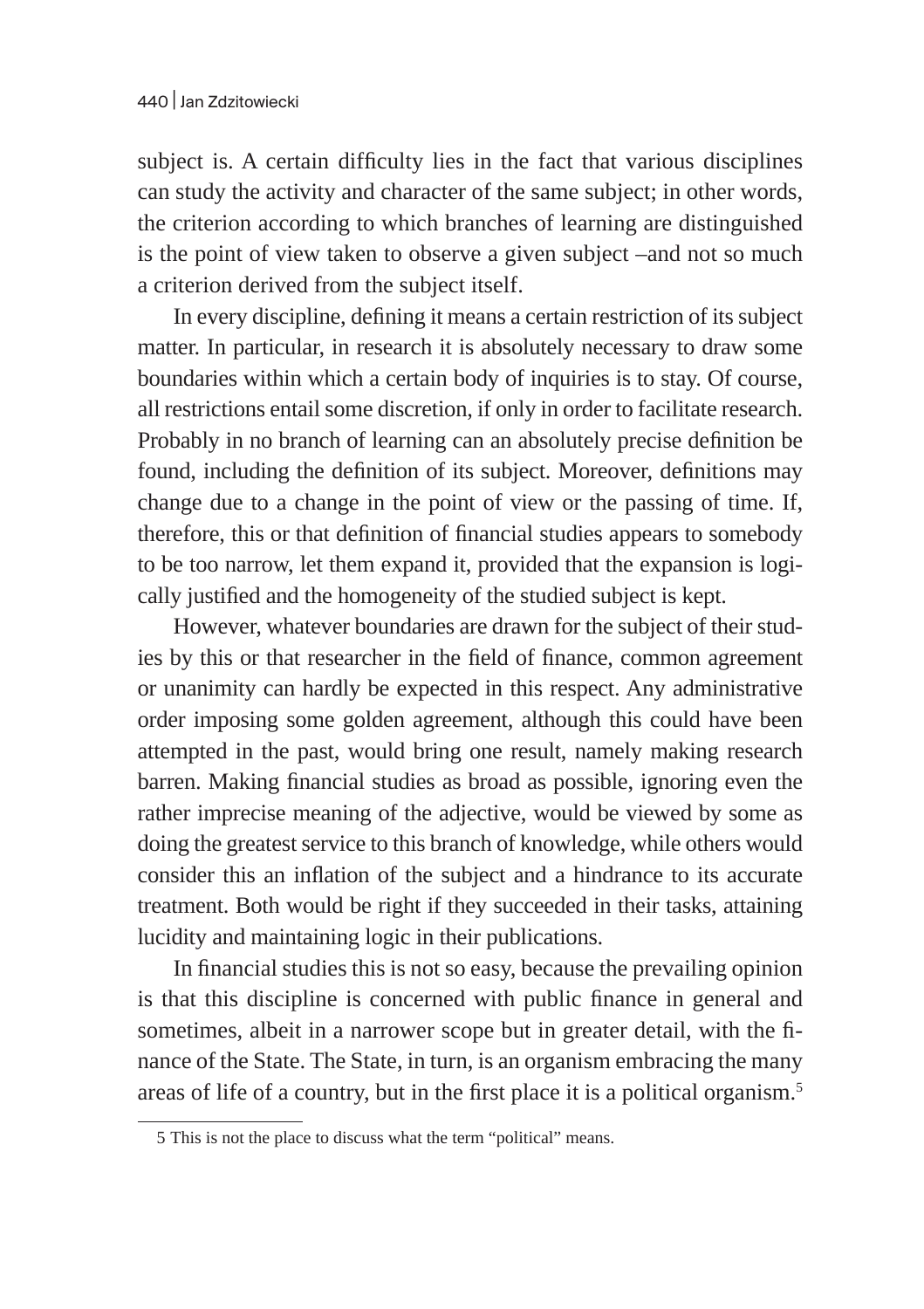It conveys this important characteristic to the study of its finance, hence making the study political as well.

The heart of the political character of the State is its supreme authority and the fact that it has the attribute of power. The finances of the State, as the supreme authority, naturally fit into the concept of public finance, with the latter encompassing all the branches of finance whose subjects have—perhaps it might be said—admittedly a social character but they lack the attribute of supreme political authority. In turn, the question who, or what subject, can be attributed supreme political authority, although it can be subjected to scholarly deliberations, is settled by the country's political system, specifically, its constitution. Hence, in various countries the question may take a different form, which, however, should not hinder attempts to draw a general picture.

The right of the State (i.e. its bodies) to perform "acts of authority", its superiority in respect of various other subjects, seems to be a sufficiently clear criterion in a more or less general discussion of the question. Such a discussion is by no means easy: Mr Zagłoba noticed a long time ago that "not everybody can think in general terms".6 Of course, the term "State finance" does not cover all the fields where financial activities are conducted. They transpire in various other fields as part of the activities of various organisations, associations, etc. The financial activity in other fields, i.e. apart from the State as an organisation of supreme authority, is sometimes studied as well. This, however, is already such a broad scope that it may be considered part of financial studies only if they are understood so broadly that they would be better called general or universal financial studies. It is doubtful, however, if such a broad and loose a treatment would ensure satisfactory coherence and clarity of argument. It might be better to draw clear lines indicating where to stop the study of each branch of this universality; thus, for instance, we would have state finance, finance of the national economy (enterprises), etc. Such distinc-

<sup>6</sup> Had he known the author of this disquisition, he would have certainly confirmed in this conviction.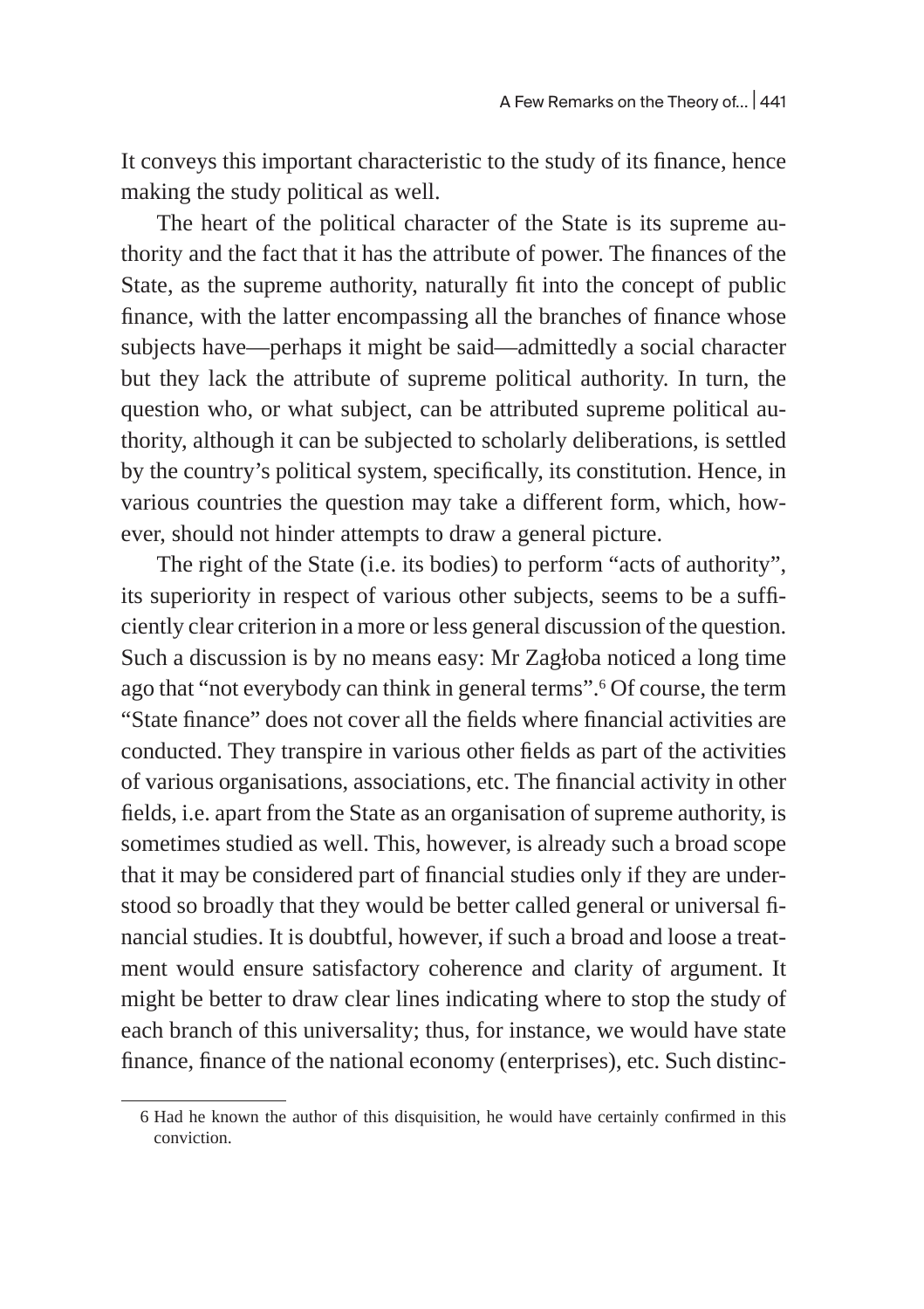tions would not be, even in the slightest, a juxtaposition of one area of financial studies with another: on the contrary, they would supplement one another. Only when the boundaries between the domains of different sciences and different areas in the same universal financial studies are blurred, is one indeed faced with a "maze of problems" that are hard to get out of. The boundaries between the financial studies of the State and, for instance, the financial studies of the national economy (enterprises) are quite clear—they can be defined with satisfactory accuracy, provided that a clear criterion of division is chosen. The ability to define clearly the field of study is a necessary condition of clarity and—if this is the right word—the effectiveness of inquiries.

Naturally, any financial activity is influenced by various social factors and trends affecting a country at a given time. To be keenly aware of this and, more importantly, of the diverse consequences—not only financial ones—of some form of conduct for a seemingly isolated field of finance is a necessary condition for the successful use of a financial instrument. Again, it is a matter of noticing the limits of effectiveness of an intended endeavour. All this can be easily learned and sometimes even seen. Such an expansion of the purview of financial studies beyond strict boundaries may result in encroaching on the otherwise interesting fields of study and the experience of sociology or economic policy, but will also introduce into the purview such elements that are imperceptible to the financial studies of the State, which may obscure their picture. It would be better for the studies to stay within the boundaries drawn for financial activity by the constitution and other written and common law. Even if the consequences of law are not always predictable, at least motives behind legal norms and the mechanisms of their enactment would be known in advance. This seems to be an elementary requirement of the rule of law.

The question of the purview of financial studies is not exhausted upon realising what their subject is, upon finding whose finances are to be studied. No less important, the determination of what phenomena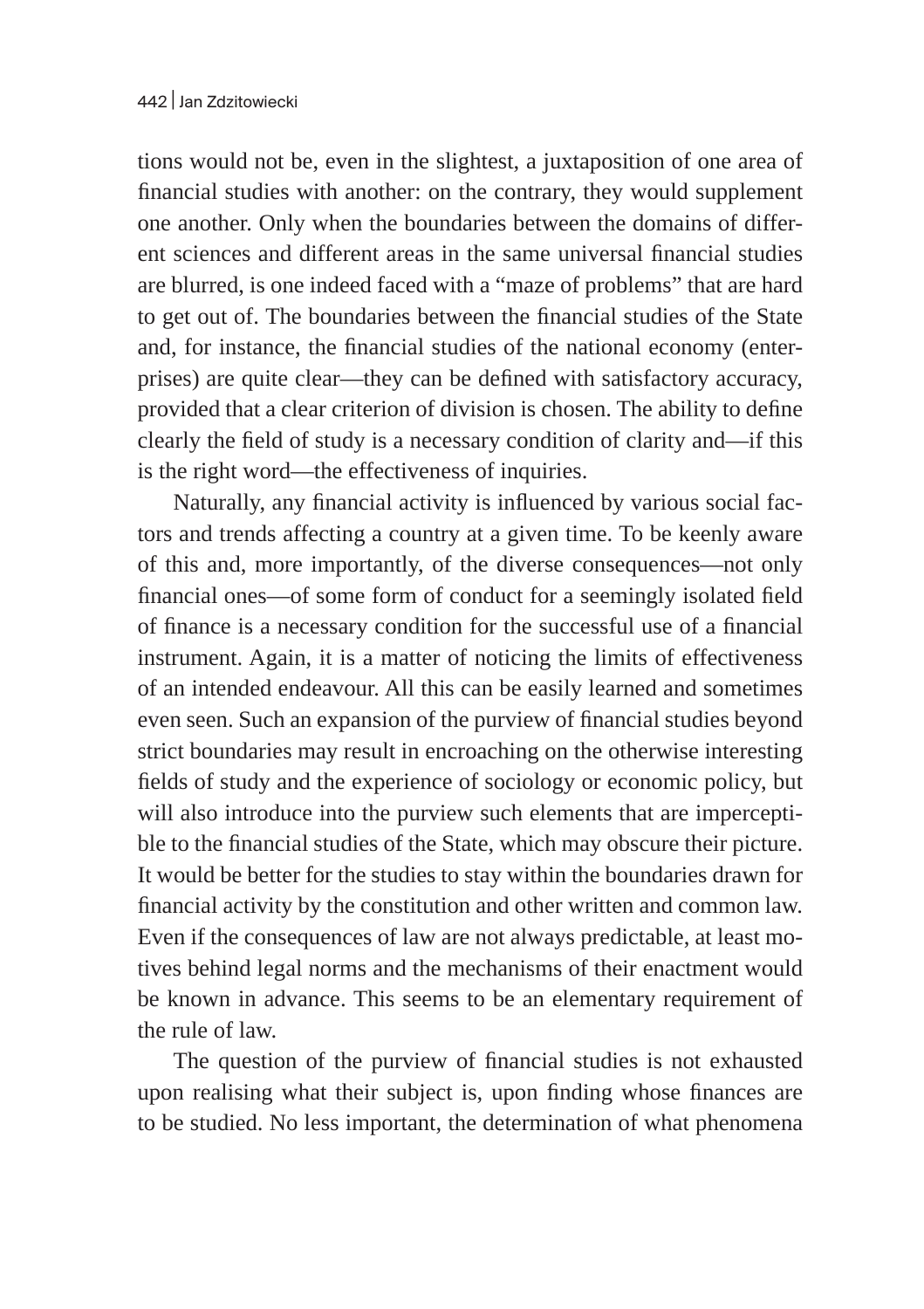ought to be considered financial shows what the proper object of financial studies is. On this matter, too, opinions vary: they are either expressed explicitly or can be gleaned indirectly from the professional literature. In any event, only after determining the object and subject of research is it possible to draw a general picture of the field, to build financial studies in the fuller sense of this concept and, ultimately, to develop a theory of finance. However, even an absolutely accurate determination of the subject and object of financial studies may prove insufficient for building complete financial studies or an all-round theory of finance when the subject and object are, for a change, too narrow in scope. In such a case, a certain fragment of the material can be presented, which could be otherwise beneficial and may later facilitate a comprehensive approach to the subject matter, but obviously falls short of it for the time being. In turn, a mechanical compilation of many such particular publications will not produce financial studies or a theory of finance.

A frequently encountered definition of the object of finance, and thus of its study, maintains that it is consists of financial activity (or that financial studies are concerned with such). Obviously, such a dry explanation did not explain anything (idem per idem) and an additional description was necessary as to what the "financial" attribute was (in this case, primarily of the State). Indeed, many authors writing on these matters came up with such explanations, quite rightly so, but almost all of them explained it in their own way. Hence, the selection of explanations is wide, e.g. a theory of exchange, theory of consumption, production, reproduction, etc. Without going into details, we can cite the view that the object of finance and its studies is the activity of the State aimed at accumulating funds to pursue its goals. This suffices for the time being, but this view clearly focuses attention on the outer shell of the financial activity, to the neglect of its economic aspects or other content. This over-generalised definition is usually supplemented by authors writing on financial matters with various additional explanations, which are sometimes quite significant, but which on other occa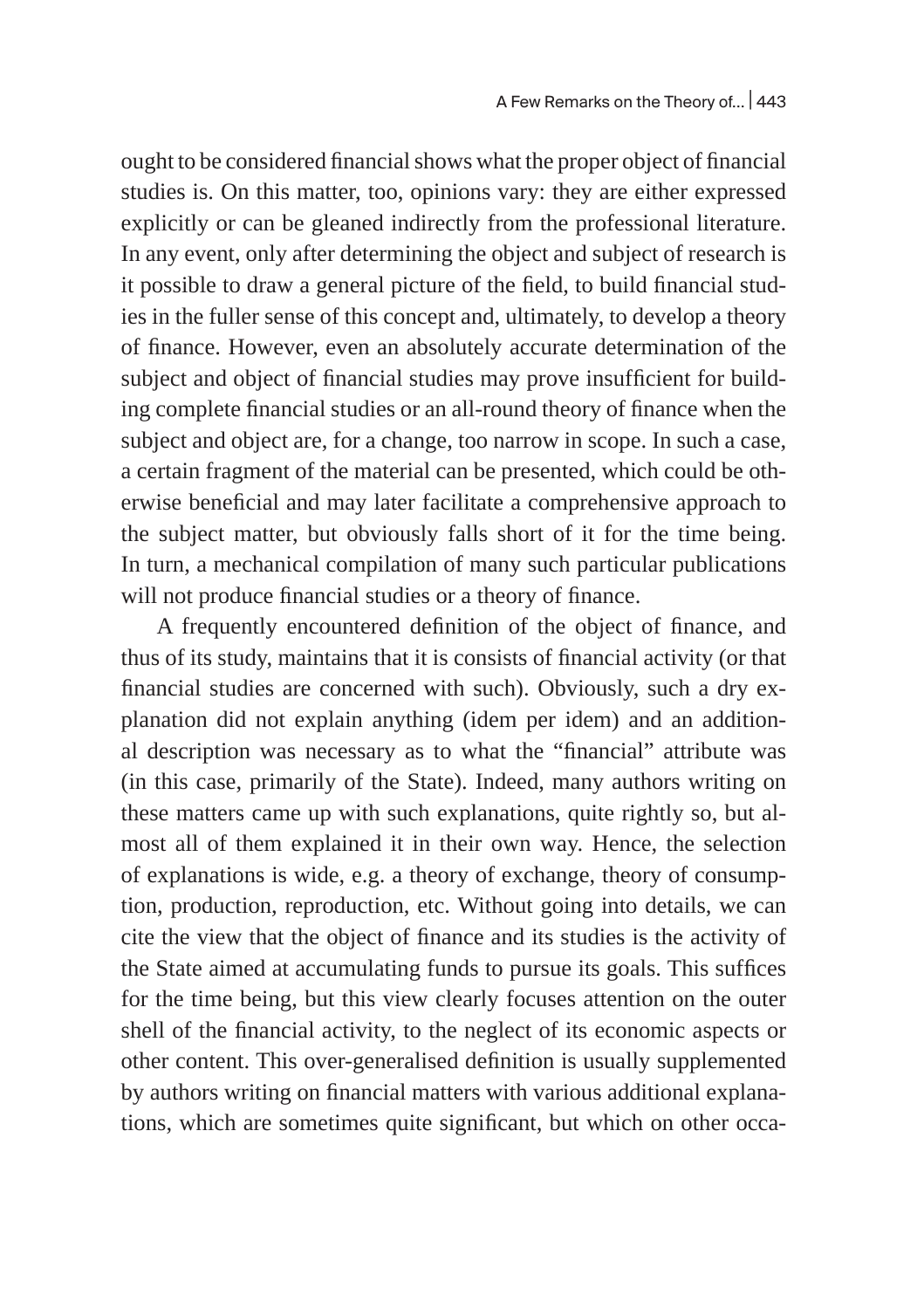sions threaten to sidetrack the issue or, worse, lead it up a blind alley. To give an example: when too much stress is laid on the "movement of monetary resources" accompanying production or reproduction, it is easy to lapse into the ways of simple bookkeeping or accounting, which are useful technical skills. Although financial relations do indeed have a quantitative expression, seeking their sense only in the form in which they occur and observing only the vicissitudes and methods of monetary transactions would be to remove the content from finance and to break the ties between finance and a country's other spheres of life, such as the economy, and between finance and moral aspects, etc. The significance of latter aspects for social life should not be ignored.

The accumulation of funds and their successive distribution, the collection of revenue and incurring expenses, i.e. the manipulation of funds and recording all these acts in accounts and reports, is rather organisational and technical work. These acts are performed, so to speak, before or after the production process and outside the process of distributing and producing goods, while in fact they are—or should be—a component of both these processes. Financial acts do not merely consist in mechanically moving sums of money from one account to another, but are an element helping in the generation and distribution of the national income. The task of financial studies is not merely to record the movement of goods appraised in money; it is also important to consider how and to what degree movements of sums of money contribute to the rise of the national income and its better distribution. Finance is thus one element of the national economy that should be harmonised with its other elements, both tangible and intangible.

However, even if an author writing on financial matters succeeded in unexpectedly clearly and accurately identifying the subject of financial activity and financial studies, if they were able to define the object of considerations equally well, they would face another considerable difficulty, namely how to present financial studies to the general public. It would not be a question of choosing one of those methods of de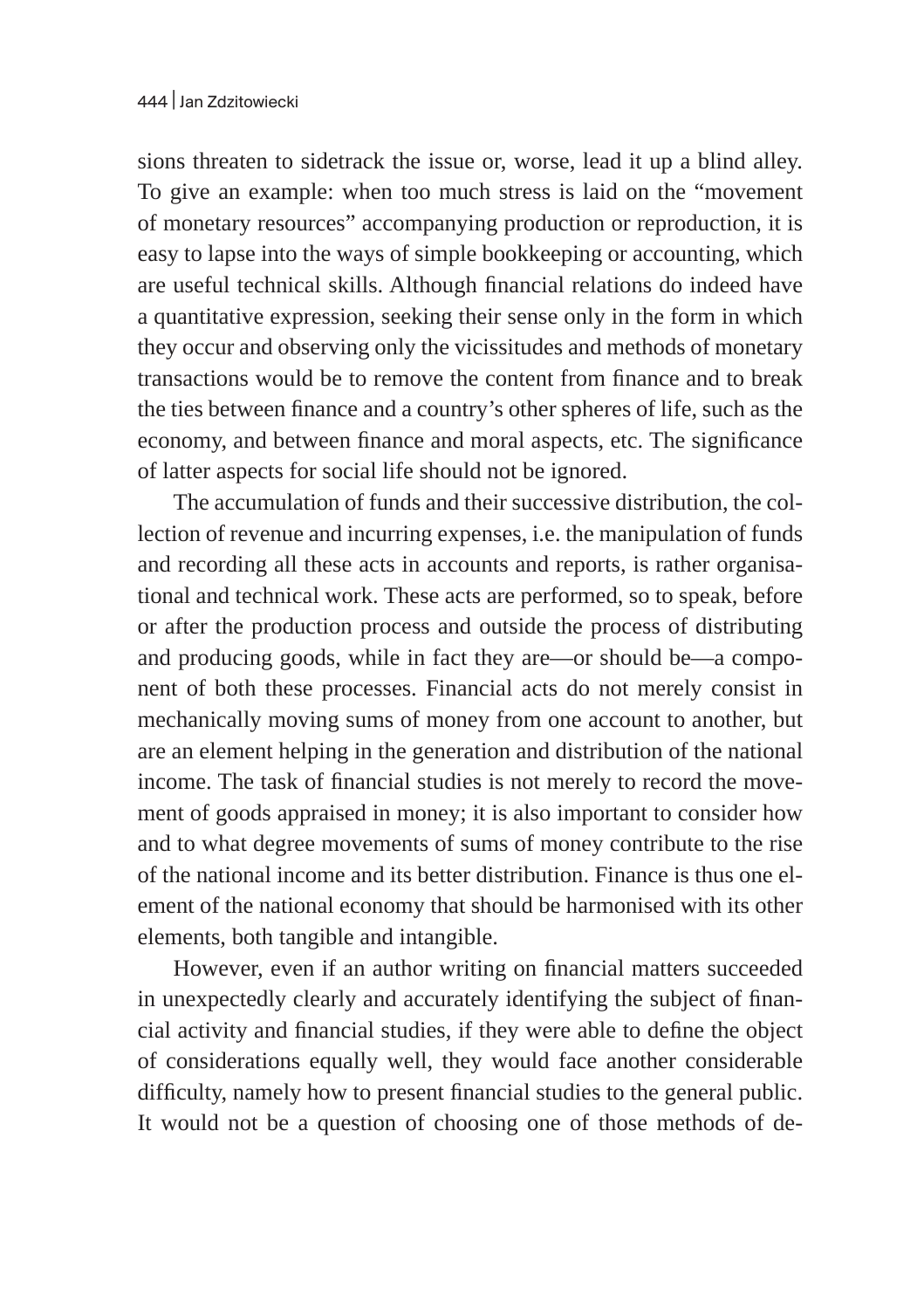scribing subjects that can be learned from elementary logic textbooks. In principle, every branch of learning, including financial studies, should be characterised by a certain unity and coherence of issues it deals with.

Meanwhile, although its object appears to be quite simple from the point of view of everyday financial practice, from the scholarly angle it looks quite different, if only because matters are discussed critically in this case. The occurrences and processes that financial studies usually deal with are made up of not only financial elements—on the contrary, they sometimes result from manifold causes and their consequences are no less complex. Thus, they are not only strictly fiscal but also, and sometimes predominantly, non-fiscal: either economic, social or political, or even of a moral character. It is for this reason that the same question, which apparently concerns finance only, may be and sometime is studied by various scholarly disciplines, while financial studies only illuminate one of its aspects (if at all). Financial institutions or acts, i.e. concerning State finance, are endeavours of the State and thus are not only economic, but also (sometimes predominantly) political. An additional and serious difficulty lies in the fact that it is not always possible to "translate" financial occurrences into economic ones or others, and vice versa. This could be one of the sources of the well-known truth mentioned earlier—that in finance two times two almost never makes four… Hence, the quantitative examination of just the turnover of monetary resources will almost never fully explain financial matters. As a matter of fact, all this should be quite understandable: not all relations between people or other groups are purely economic or ones that can always be calculated in money. The multiplication table (sometimes, a division table and most often a subtraction table …) is not a key to omniscience.

Not only is the current financial reality multicoloured and changeable, but the characteristics of finance change with time as well. State finance is not a recent invention; sometimes the roots of some presentday financial institutions hark back to a distant past.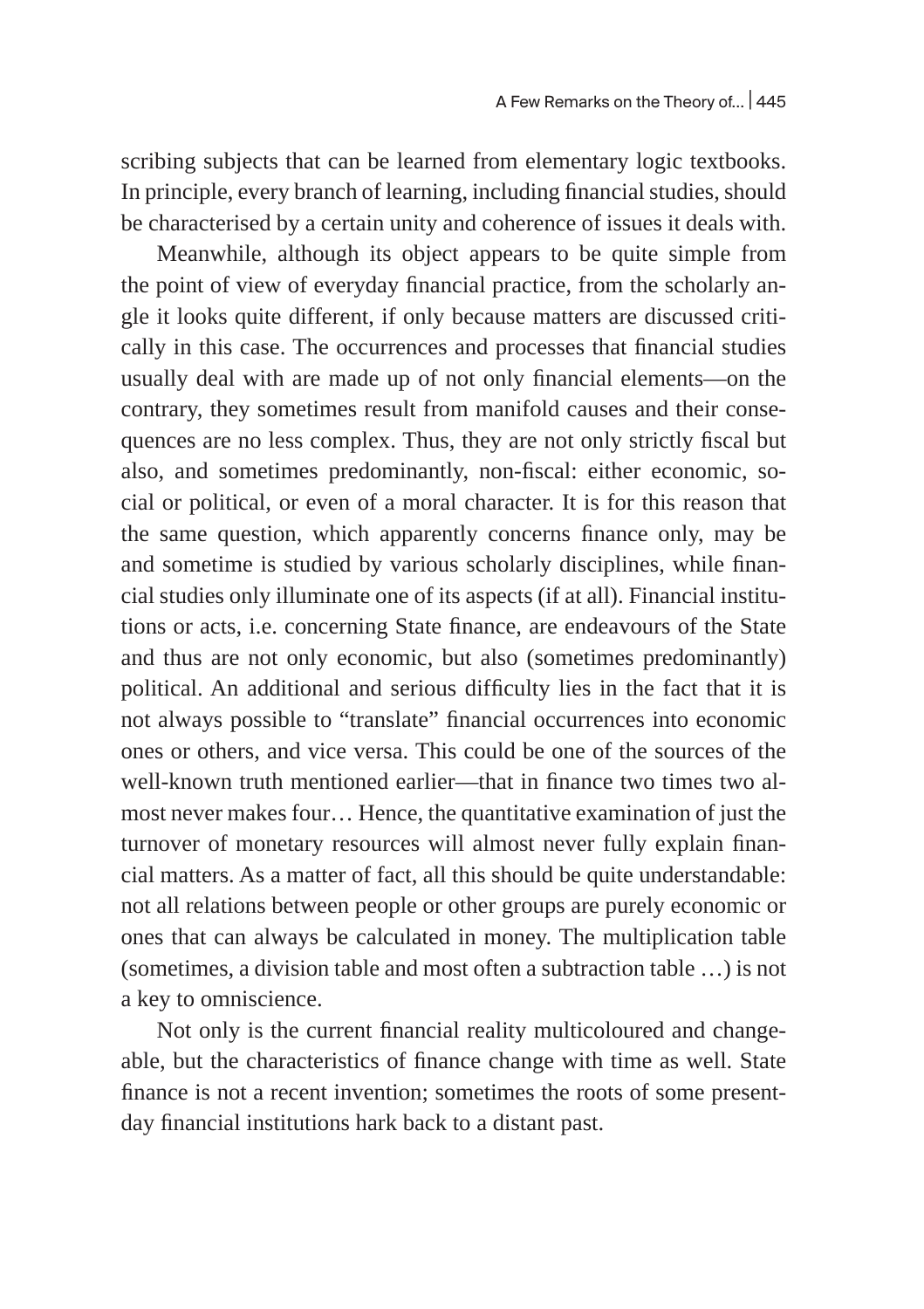The form financial institutions take is peculiar to the age in which they function, while in the same age, various countries and their political systems give them their own specific appearance. General financial studies may, so to speak, appeal to financial archives and present matters as they developed from ancient to more recent times. Alternatively, an attempt may be made to present matters in a general way: how they looked in a single selected age. Changes in financial reality are usually paralleled by changes in their theoretical illumination in financial studies and in the theory of finance. Research of two kinds has been undertaken. One concentrates on all the financial matters of the State. This is the domain of general financial studies. The other enquires into individual fields of finance and is undertaken by detailed financial studies. The former attempts to build a theory of finance, while the latter provides material for the former to be successful.

Of these and other difficulties in the scholarly analysis of financial matters, various ways out were attempted, from too simplistic to overly complicated ones. Thus, one may encounter financial studies or a theory of finance that is a mere enumeration of the financial institutions in existence in a given country. No reference is made to the legislation that has provided for their formation and prescribes the mode of their operation. Textbook chapters devoted to them sometimes bear the titles "Financial Studies" or "Theory of Finance". In turn, a chapter with the same content but supplemented with references to relevant legislation is entitled "Financial Law". This approach to the subject matter differs from a scholarly one as much as a chronicle differs from history.

Such a "chronicle" is normally supplemented with a description of financial institutions and acts. A well-drafted description brings us closer to the knowledge of the subject-matter, and as such is a necessary and useful endeavour, but like a "pure" presentation of financial reality which uses statistical tables or other accounting graphics, it is merely a set of information on the finance of a given country, and cannot be described as financial studies. Even if such a description—even a cor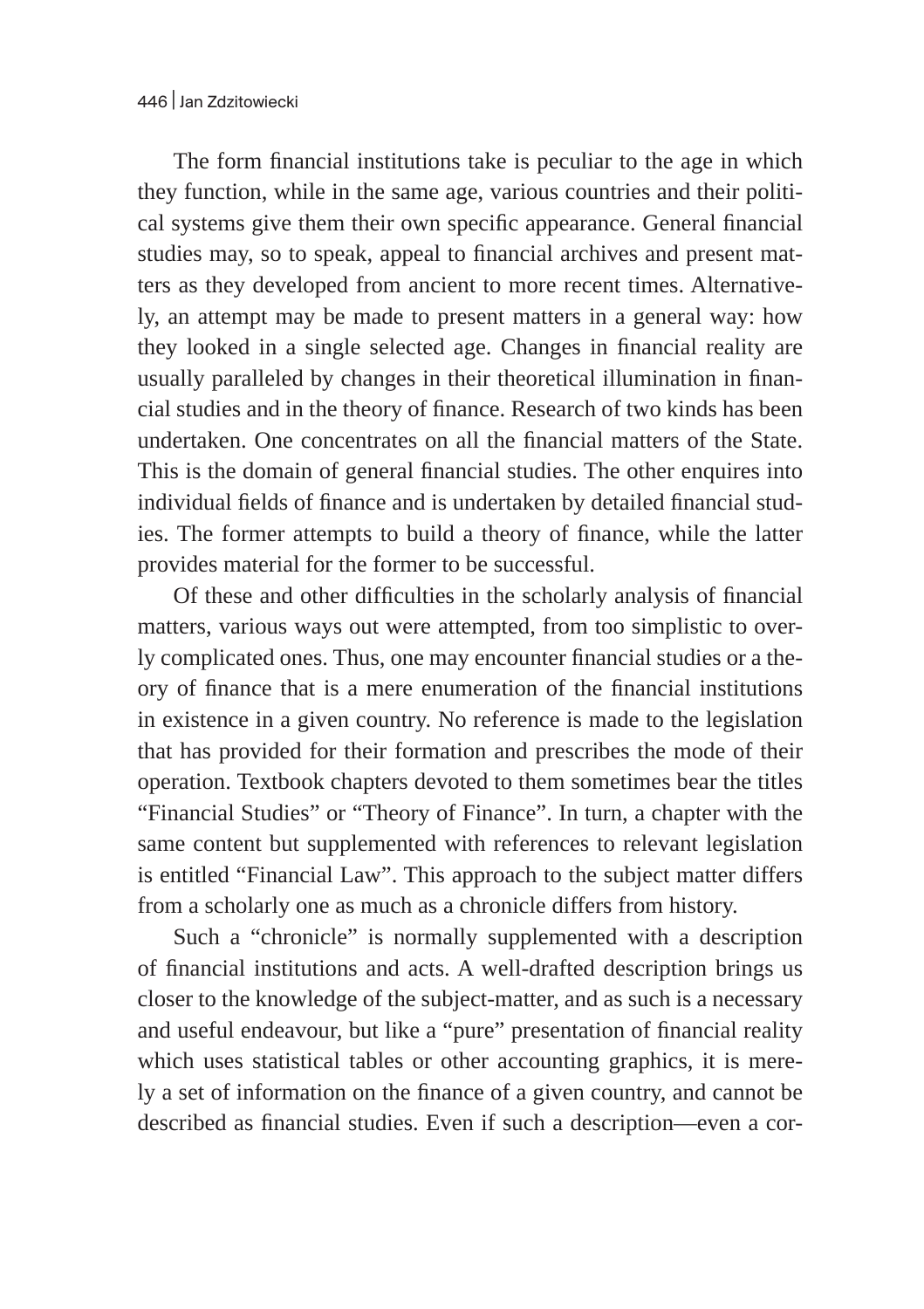rect one—were augmented by an assessment in the indicative mood of a "judgement", this would not lend any characteristics of science or theory to it.

It may certainly happen that a financial dissertation will be thoroughly scholarly and theoretical throughout, but ultimately it must be admitted that descriptive publications, too, sometimes have passages of such a character. The same is true for publications whose intended goal is a generalisation. This is a difficult task, as even a generalised description remains a description, with the danger of the generalisation becoming an overly superficial, conventional and hasty review.

The State is a political organism and passes this characteristic to the study of its finance, which means that the study is one of political studies. The characteristic is to be broadly understood and extended to social matters as well. However, it must be remembered that it is not the only characteristic that marks out the area of financial activity and that the size of the area is given from above, so to speak, by the political system of the State and goals it attempts to achieve.

It might be preaching to the converted if the reader is reminded that scholarly and political activities differ in character. This is not in the least about which of these activities deserve more attention or praise: the task of learning is to discover the truth, while politics attempts to achieve objectives that are considered necessary at a given time. The difference resembles that between learning and art. Both spheres, although preferably interlinked, obviously are not identical. Learning or a theoretical approach is about learning the truth, discovering the forces at play in a given field and the rules governing it, explaining phenomena and identifying their causes, and anticipating probable consequences. However, it is not the task of learning to give practical guidelines. In learning, knowledge is allimportant, while in practice it is the will that prevails. Even the strongest will, if it ignores knowledge, is doomed to groping in the dark, while even the most profound knowledge without a sufficiently strong will to implement its findings will gather dust on library shelves.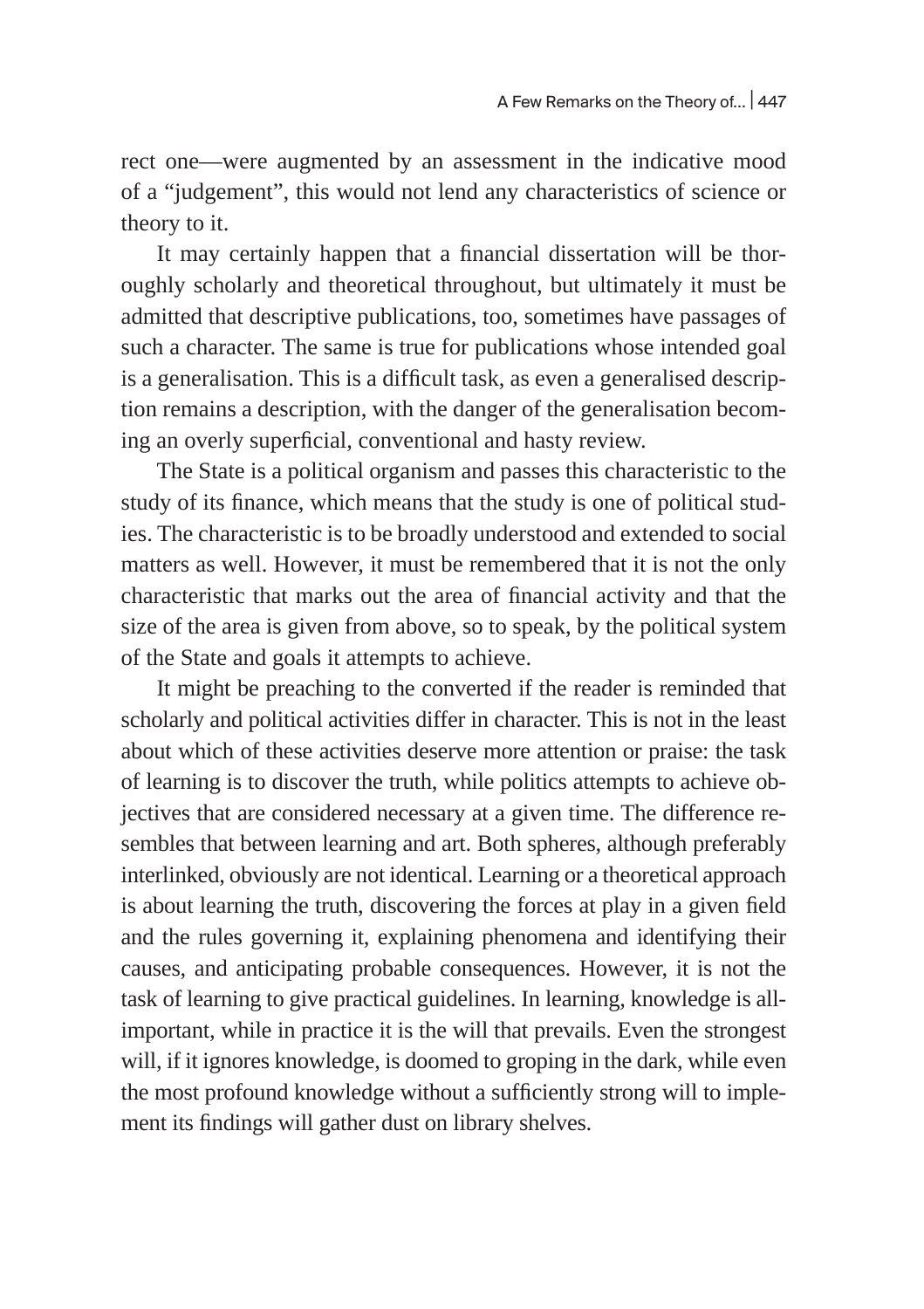To this day, too many people see financial studies only as an art, unable to use the scientific method of building general theoretical concepts, an art whose only task is to develop practical recipes for the everyday operations of financial offices. Such recipes have little or nothing to do with scholarship, although, on the other hand, one should not allow oneself to be influenced by the form in this case, which might resemble a "recipe", but actually have some scholarly content. To illustrate the point, Vilfredo F. Pareto once used the following example. Two propositions: the first being that to calculate the area of a rectangle it is necessary to multiply its base by its height, and the second being that it is necessary to love one's neighbour as yourself, differ fundamentally. In the former, it is possible to strike out the words "it is necessary" and simply say that the area of a rectangle equals its base multiplied by its height, whereas in the latter, the words "it is necessary" cannot be struck out and thus the second proposition is not scholarly.

In the field of finance, there are no perpetually perfect practical guidelines or recipes. Situations in which they may be helpful change, and each new situation may demand different practical solutions, without undermining the fundamental achievements of scholarly research. Besides, the concept of financial practice encompasses not only some norms and regulations, etc. but also action. Furthermore, in finance there are no universal practical solutions, ones that are unique and identical for all countries wherever on earth they are located. The results of more fundamental scholarly research just enjoy a slightly longer life and a more general significance.

Having said that, it is better to be wary of doctrinaire one-sidedness and mindful of the fact that in the field of finance, as a matter of fact similarly to many others, the achievements of theory and experiences of practice should be continually exchanged and it would be undesirable if any of these trends or both were hampered by a dull doctrine or a carefree daily routine.

In the development path of financial studies, presumably as in the paths of other branches of knowledge, many different obstacles accrue.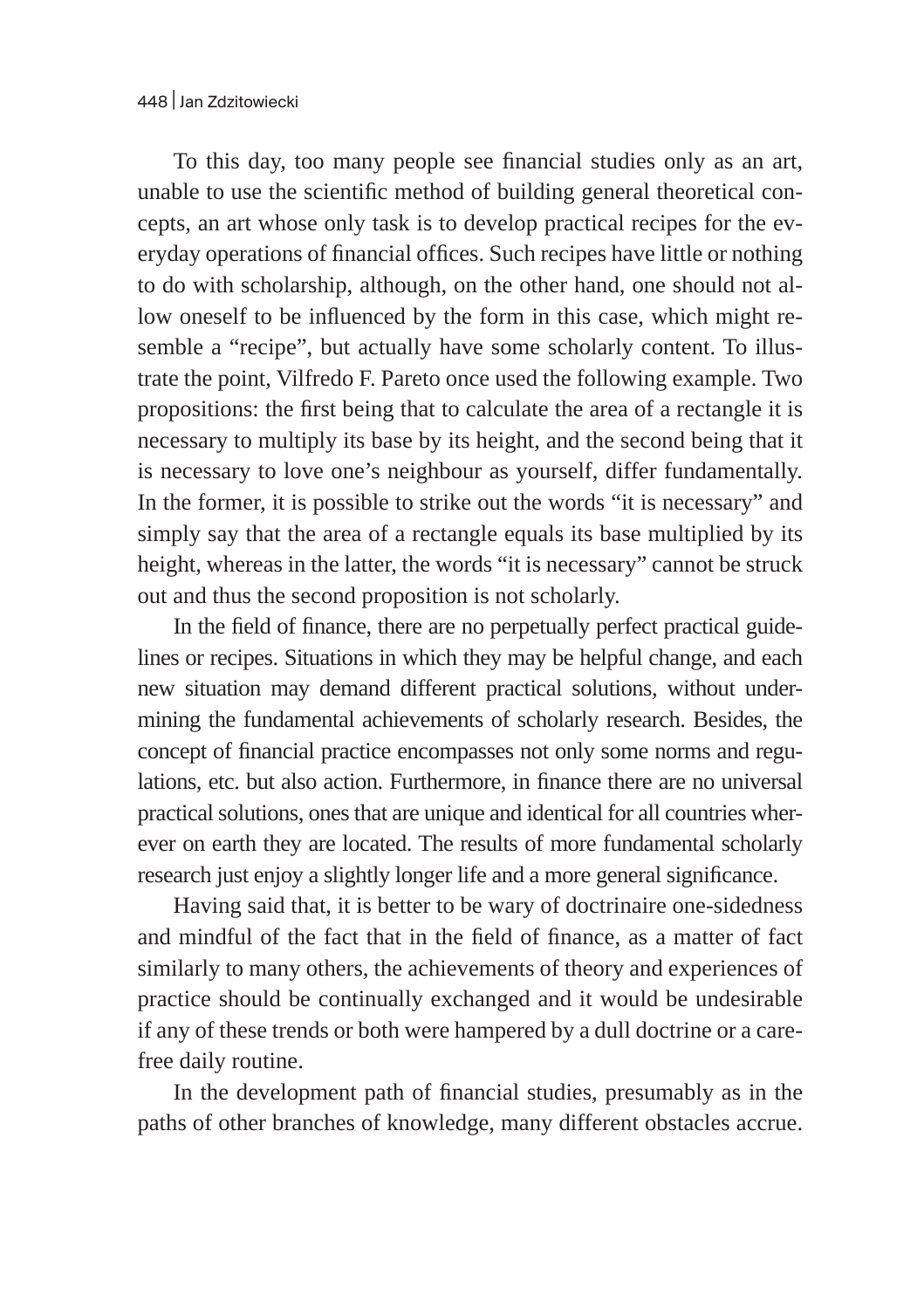Certainly, a more comprehensive list of such obstacles could be drawn up than those mentioned above.

Of course, in order to be able to undertake the task of describing financial studies or advancing a theory of finance, it is helpful to be aware of not only what "finance" is and whose finance is to be studied, but also what approach to the subject should be called its studies or theory. However, it is only with difficulty, if at all, that a definition of any branch of learning could be found that would be unreservedly accurate. Apart from the fact that any definition assumes certain knowledge of the subject on the part of the person for whom it is expounded (i.e. in most cases, the reader of a given publication), a difficulty lies here also in the fact that the object of knowledge and investigated situations are rather complex, and the choice of this or that characteristic as crucial for the definition is not always objective. To compound matters even more, the defined object and situations change with time or under other circumstances, and sooner or later any definition simply ages and calls for a revamping.

A study or theory is in principle therefore a certain generalisation of experience, but obviously in the very process of generalising, the guiding mind of a researcher is necessary. An objective phenomenon in itself may not say or show anything to one person, but a lot to another. A description of phenomena or occurrences is not yet a study or a theory. Only when certain general rules or regularities are inferred from their course, i.e. when the phenomena or occurrences are subjected to mental processing, do they become a study or theory. The regularities discovered in this manner and the direction of their occurrence are related to many other processes, taking place in various fields, which are also an object of scholarly studies. However, the existence of a phenomenon itself may be borne out, whereas general regularities inferred from it may not be confirmed until some palpable results anticipated by it are obtained. The scholarly explanation alone of what the reality is, or what overall guiding regularities it is subject to, i.e. the knowledge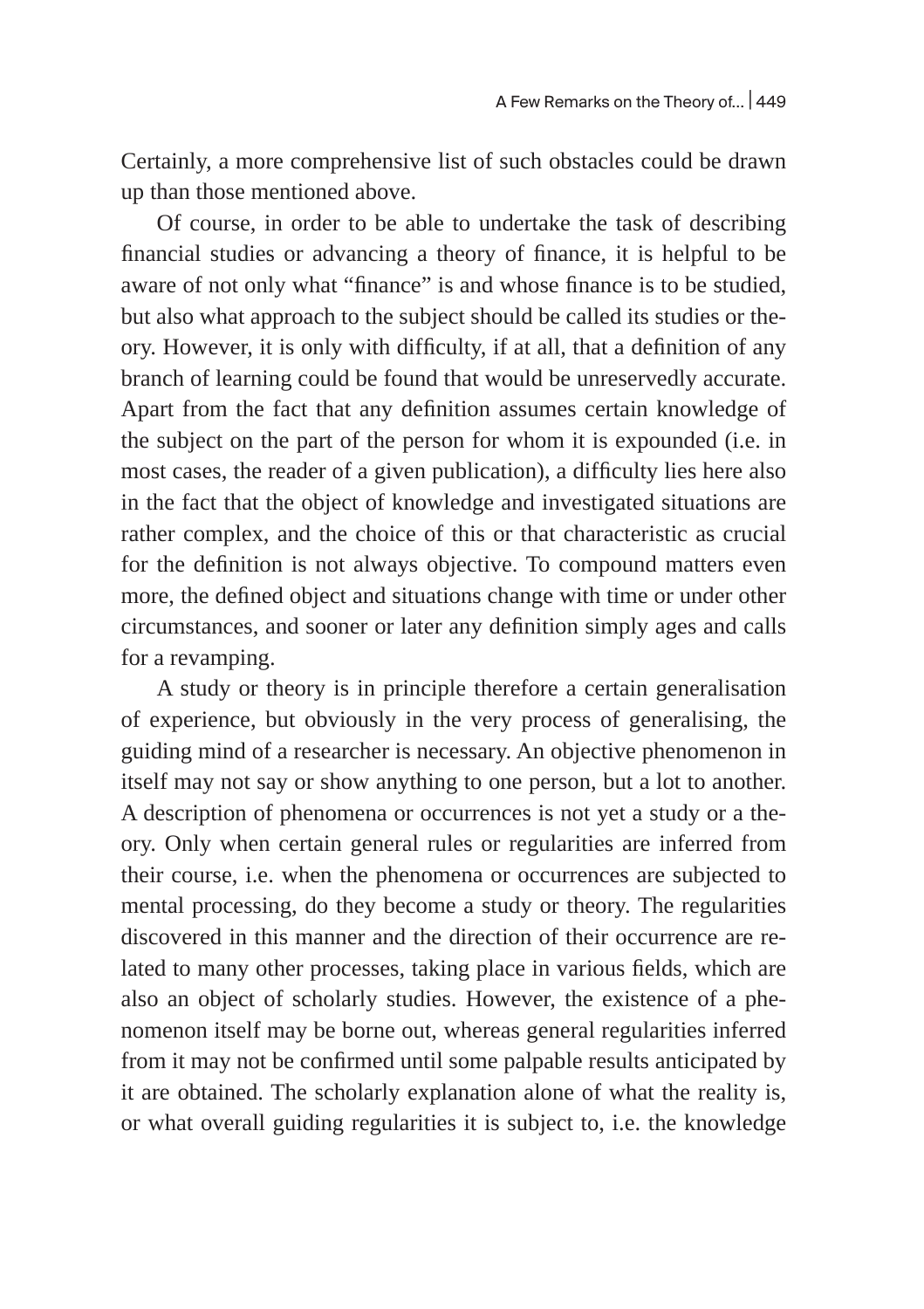of the subject matter, is in itself already a process and a state attracting understandable scholarly interest. However, it is also good to know that the acquisition of knowledge may entail more or less multifarious consequences in life. An unbridgeable gap between theory and "life" seems not to be possible, despite the fact that a theoretician is not necessarily and not always the person who puts the achievement of their branch of learning into practice at the same time. That division of labour between knowledge, theory and practice is only natural, and apparently it is necessary. In reality, the knowledge of a theoretician is combined with the actions of a practitioner into a peculiar whole. Thus, financial studies and the theory of finance, leading to practical actions, do not cease to be a scholarly endeavour, while practice, owing to its use (hopefully!) of the results of studies in life does not become a scholarly endeavour.

The ties between financial studies and practice in this field do not, or at least should not, restrict the studies to only to the most minute description of the currently existing reality, the explanation of today's phenomena and the indication of their and only their immediate consequences. In fact, it is necessary for financial studies, making use of all options, to advance certain general principles that might initially seem quite detached from life today. These would be general guidelines for a relatively more distant future that might only find their way to practice tomorrow. These would be the general laws, indications or illuminations that are part and parcel of the theory of finance (sometimes called the pure theory of finance) and that must be formulated in reliance not only on very narrowly understood purely financial phenomena, but also on substantial evidence from other spheres of life and branches of learning. These general scholarly financial laws not only border on existing social regularities, but sometimes have the character of postulates for future implementation: they speak of not so much how things are as how they should be.

Admittedly, here and there, in various publications, a scornful attitude is taken to the idea of advancing general financial laws. It is be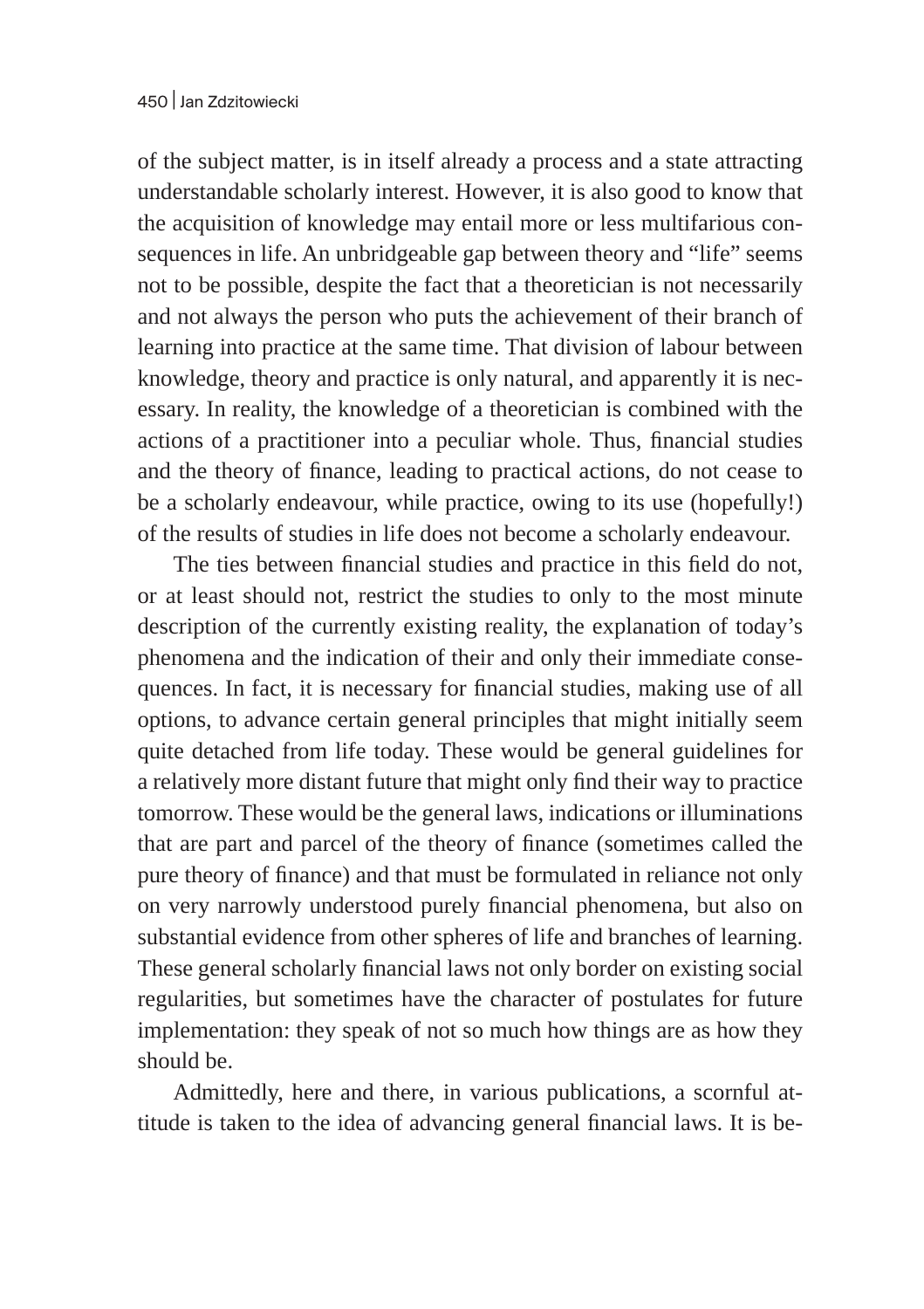lieved to be futile tinkering with generalities. However, it does not appear that this view is right. Undeniably, coming to know the truth is far more difficult than speculation in detached theses. The legitimacy of financial studies may be judged not as much by respect for their general principles as by comparing them with the results of their application to real life situations. However, for the results to emerge, one has to wait. Meanwhile, although life is in no hurry, people usually are… . Hence, they usually lambast the uselessness of the abstract discipline. Although in real life, only concrete institutions or financial systems exist, and purely theoretic constructs only rarely leave the pages of learned books, the latter are not useless, because they may serve as a point of departure for some action, may be used to assess reality, or may be adopted as a goal to be achieved in life. Without such a sui generis signpost, reality may go astray. A pillar of fire moved before Moses as he led his people to the Promised Land; they never approached it close enough to hold it in their hands, but finally it led them along the right way to a land flowing with milk and honey. Both theoretical inquiries and practical activity must set such a point of departure and destination for themselves. In financial studies it is good to know not only how things stand, but also how they should stand and how they may stand, which is not by any means the least important.

The clue that leads to the doorstep of financial studies is the understanding of what finance really is; this matter was already briefly discussed above. Considerable difficulties would be encountered by anybody who would see "finance", like ancient cameralism did, as a mere manipulation of funds, techniques of collecting revenue and incurring expenses, and entering these revenues and expenses in books of account, etc. The knowledge of these techniques is necessary in financial offices, but financial studies should reach deeper and further beyond the monetary sheen of financial phenomena.

The task of financial studies is first of all to become familiar with and explain reality; as a matter of fact, the same goal should be pur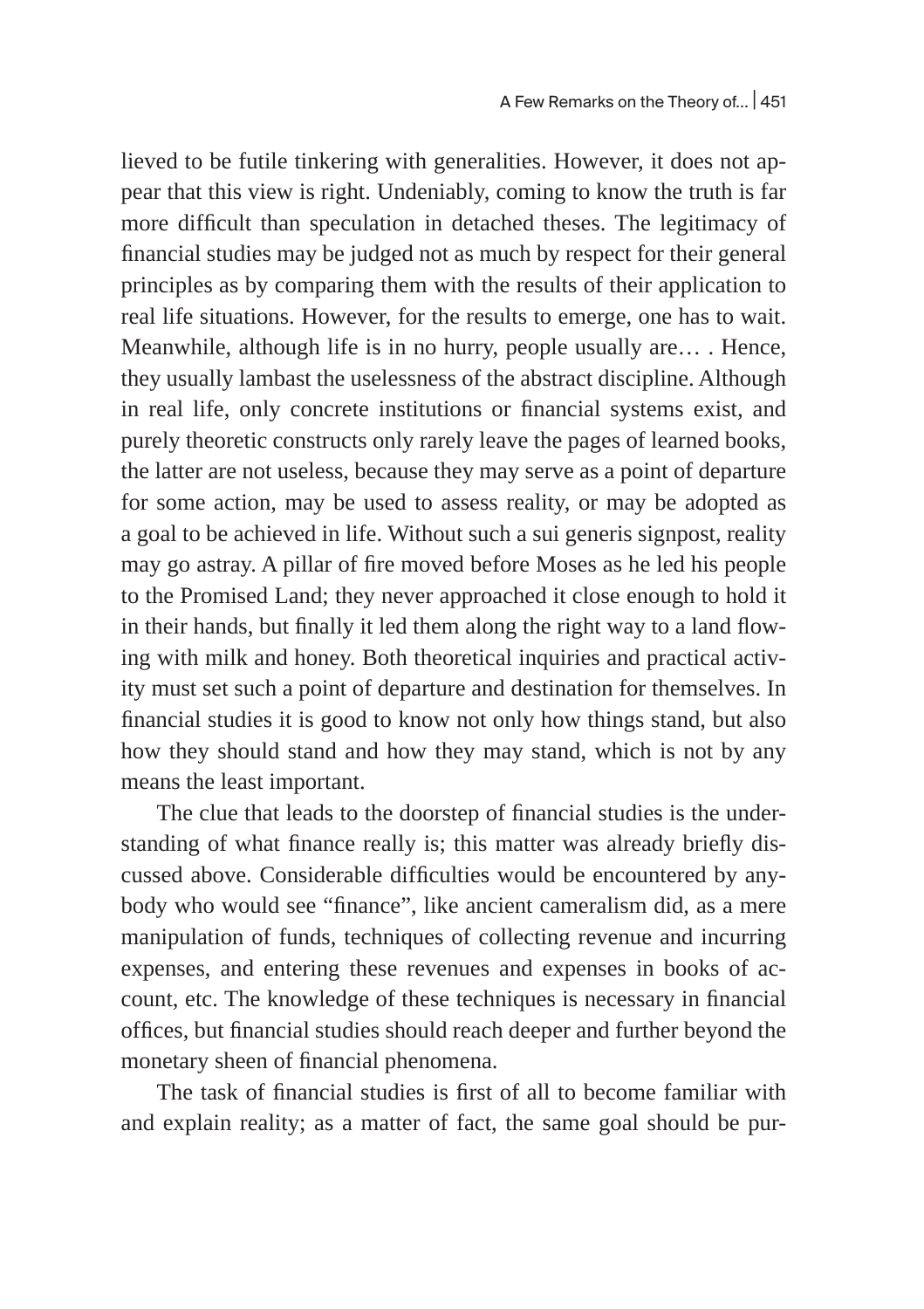sued by all branches of learning—unlike another goal specific to financial studies, i.e. making research results change reality in this or that way if the changes are considered necessary. Some other branches of learning do not set the latter goal for themselves by: e.g. astronomy wishes to come to know the reality of the field it investigates but so far it has not intended to make modifications to the revolutions of heavenly spheres…. Whether the changes which are sometimes aimed at, owing to the achievements of financial studies, will finally prove useful is another story. Financial phenomena and actions have their material content, they refer to certain occurrences with which, on the one hand, they originate, and on the other, to which they introduce changes, whether intended or not. The most easily perceptible content of financial phenomena and activity involves economic matters and certainly it is for this reason that the economic theory of finance is the most frequent topic of financial dissertations. However, finance, even if it is believed to have only economic content, ipso facto, fits into the purview of social matters; since at the same time finance is a sphere of State activity, it must have a political trait as well (as a matter of fact it is proper to finance also owing to the fact that, as was already mentioned, finance fits into the social sphere).

Thus the establishment and management of financial institutions are not done casually and randomly but are regulated by legal norms. The set of such norms makes up financial law. All these directions of financial activity and issues may and should be judged not only by their particular advisability—and sometimes they are—but also from the moral perspective. Finance, its content and tasks are an object of illumination or elucidation according to the views of particular authors writing on these subjects. However, finance itself is a domain where many various forces interplay; likewise, financial studies and theory are a joint effort, taking advantage of the investigative results of many other branches of learning. It might have been this aspect that made some authors writing on finance believe that there was no such thing as financial studies, and that